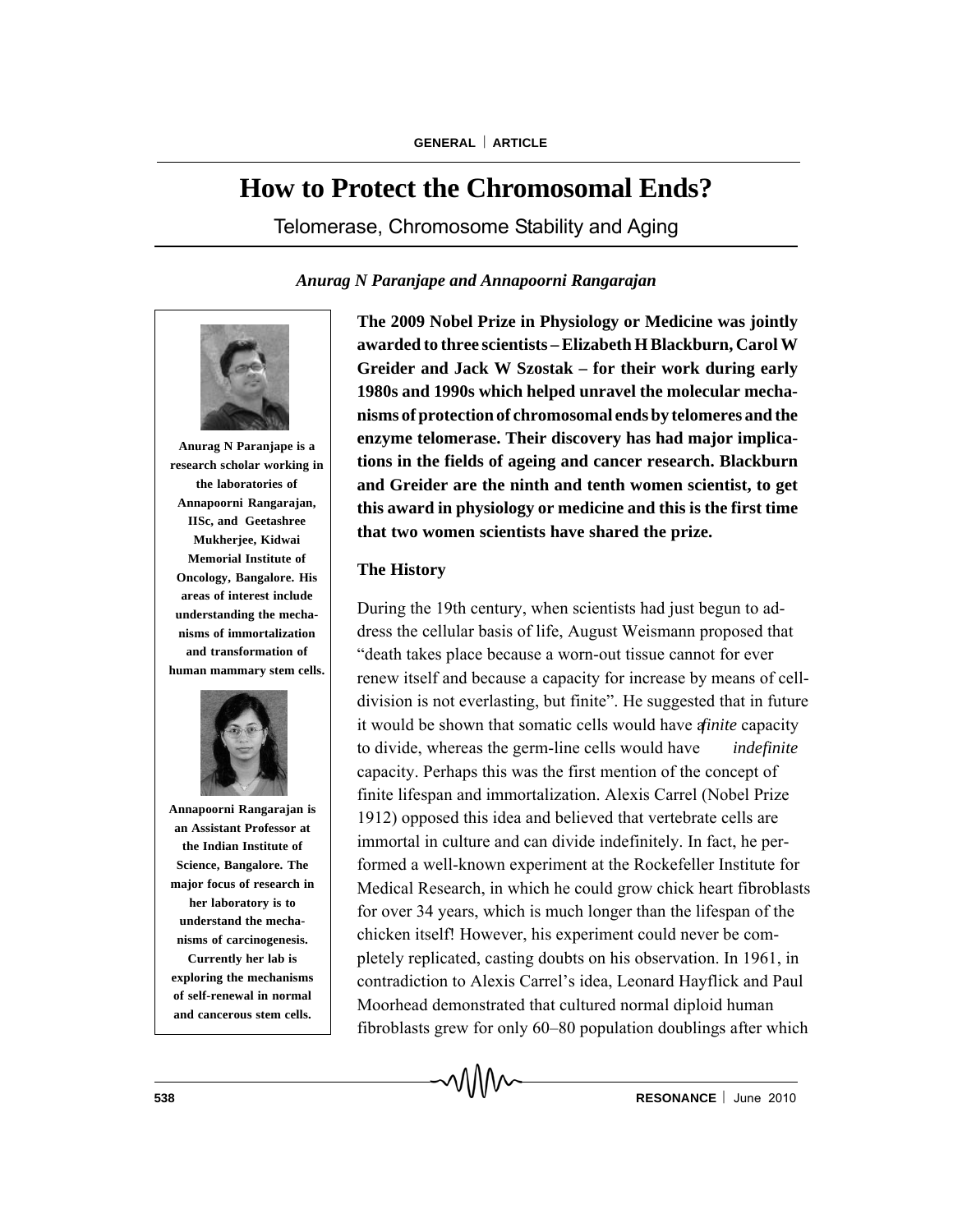they stopped dividing and underwent a growth arrest, termed as 'senescence' *(Figure* 1) [1]. This limitation to cellular proliferation is termed as the 'Hayflick limit' and represents the first proposal for a cellular counting mechanism.

In the 1930s, independent of studies on cell immortality, Hermann Müller (Nobel Prize in 1946) and Barbara McClintock (Nobel Prize in 1983) observed that chromosome ends had special properties that

protected them from end to end fusion. Muller called these structures as *"telomeres "* (from Greek, *te/os* for end and *meros*  for part). Even though these structures were recognized to be critical for the integrity of DNA at chromosomal ends, their detailed structure remained unknown. In the 1970s, as the mechanism of DNA replication became clearer, James Watson (Nobel Prize in 1962) noted that DNA polymerase, the enzyme responsible for DNA replication, could not fully synthesize the  $3'$  end of Keywords linear DNA (Box 1). In 1973, while walking into the Moscow Chromosomes, telomeres, railway station after hearing some of Hayflick's work being discussed, a Russian theoretical biologist, Alexey Olovnikov, saw an analogy between the train representing the 'DNA polymerase' and the track representing the DNA *(Figure* 2). He mused that if the 'train' replicated the DNA track underneath the car, the first segment of DNA would not be replicated because it was underneath the engine at the start. Together, Watson and Olovnikov termed this as the 'end-replication problem' *(Box 1).*  Olovnikov immediately recognized that the end-replication problem would result in telomere shortening with each round of







telomerase, immortalization, cancer. Nobel Prize in Physiology or Medicine.

Figure 2. Alexey Olovnikov's hypothetical model of end-replication problem.

**RESONANCE** | June 2010 **CONTACTE | MANUFACTE | June 2010** 639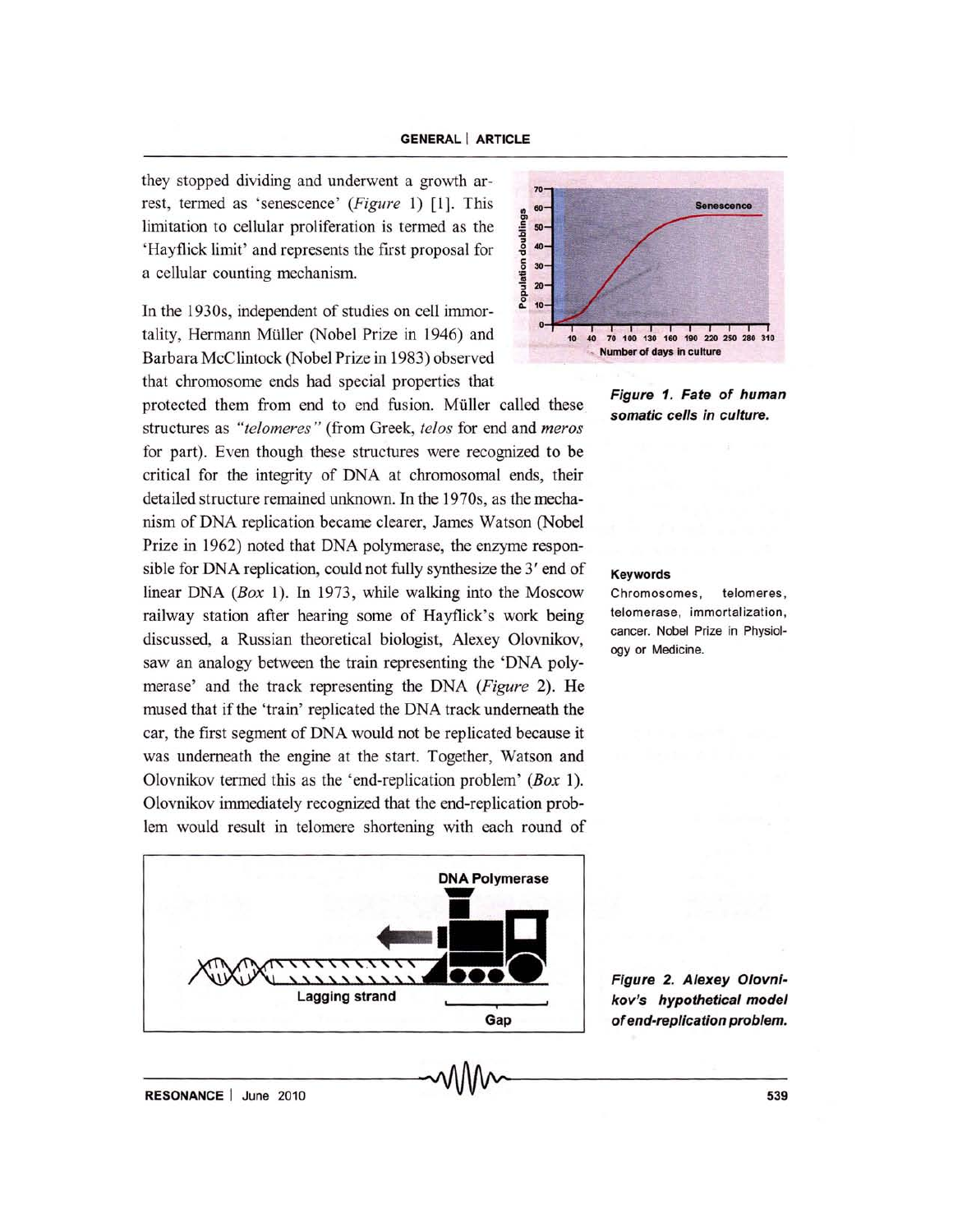

ously the lagging strand is synthesized in short stretches called the *Razaki fragments* using short RNA primers of 8–12 bases. The RNA primers are subsequently removed, and the gap is filled by DNA polymerase and finally sealed by DNA ligase. However, removal of RNA primer at the very end of the chromosome generates an 8–12bp gap which cannot be filled. Together with oxidative stress, this leads to a shortening of the telomeric chromosomal ends by 150–200 bases during each round of replication. Once the telomeres become critically short, a DNA damage signal is triggered leading to the onset of senescence.

> replication and further proposed 'telomere erosion' as a cause for the finite replicative potential observed by Hayflick in his experiments.

### **The Discovery**

*Figure 3. Timeline of telomere and telomerase research.*

With these findings and speculations in the background (*Figure* 3), during the mid 1970s, Elizabeth Blackburn, who had finished her PhD under the guidance of Fred Sanger at the University of Cambridge, wanted to apply new sequencing



**540 RESONANCE** June 2010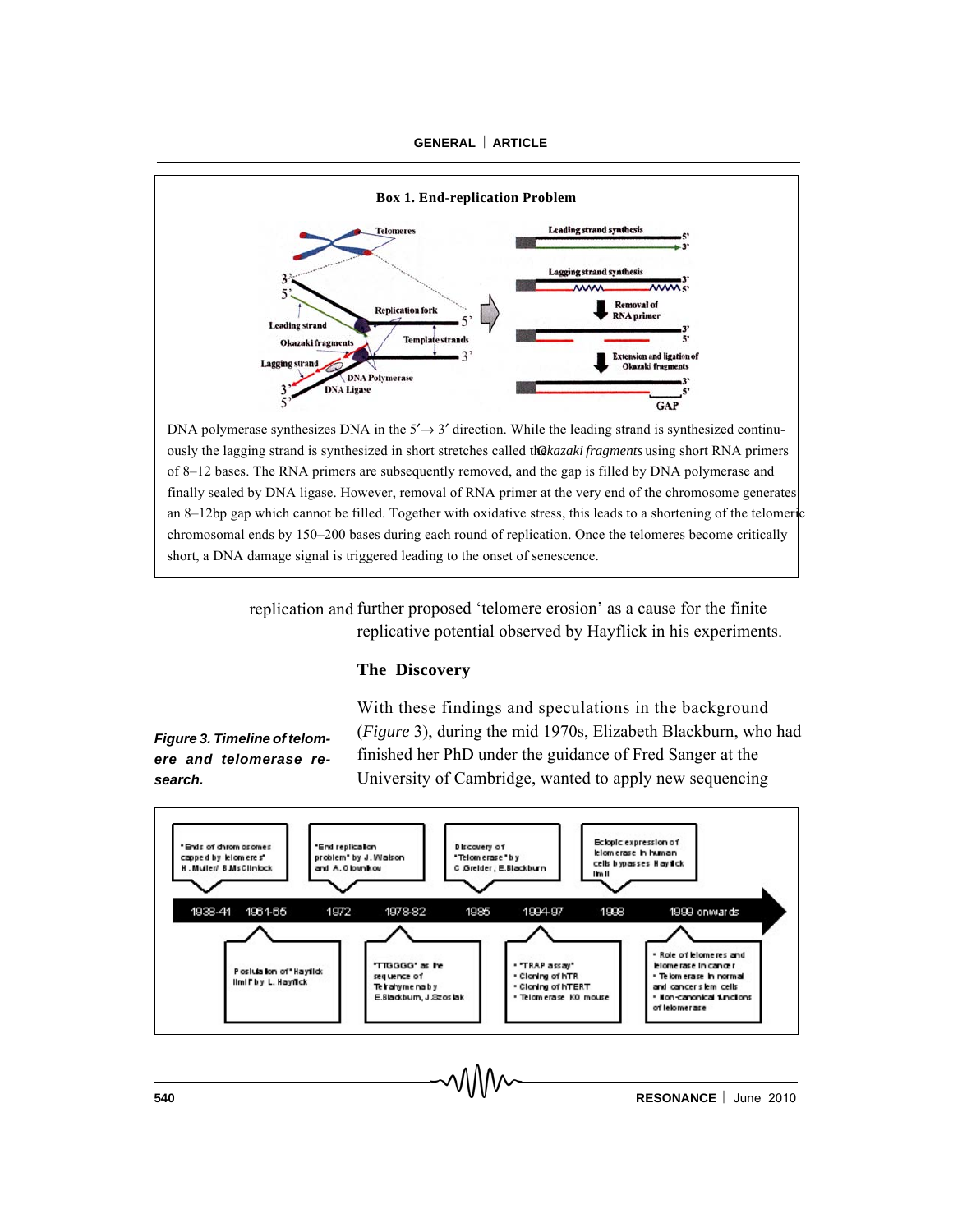approaches to study telomeres. She joined the laboratory of Joseph Gall at Yale University as a postdoctoral fellow, where she sequenced the telomeres of a single-celled protozoan called *Tetrahymena* and found that they contained a six-base segment TTGGGG that repeated 20–70 times. Later, while starting her own laboratory at the University of California, Berkeley, she teamed up with Jack W Szostak who was at that time working on yeast cells at Harvard Medical School and constructed artificial yeast linear plasmids. In 1982 they found that when *Tetrahymena* telomeric DNA sequence was added to these engineered chromosomes and introduced into yeast cells, the sequence was able to protect the linear chromosomes even in distantly related yeasts [2]. They showed subsequently that yeast could extend the ends of inserted *Tetrahymena* telomeres by adding new DNA bases that resembled the yeast telomere sequence rather than that of *Tetrahymena* (*Figure* 4) [3]. Based on these observations Blackburn and Szostak speculated that an activity intrinsic to yeasts was responsible for adding nucleotides and extending the ends of *Tetrahymena* telomeres. They termed this function as the *telomere terminal transferase* or *telomerase* activity. The challenging task of identifying and characterizing the molecular entity that extends the ends of chromosomes became the PhD thesis topic for Carol W Greider, PhD student in Blackburn's laboratory. In 1985, Greider and Blackburn demonstrated the addition of repeats of six-base segments of DNA to synthetic GTrich primers that represented either the *Tetrahymena* or yeast telomeric ends in cell-free extracts (*Box* 2) [4]. Their subsequent



*Figure 4. The crosskingdom experiment.*

**RESONANCE** | June 2010 **541 541**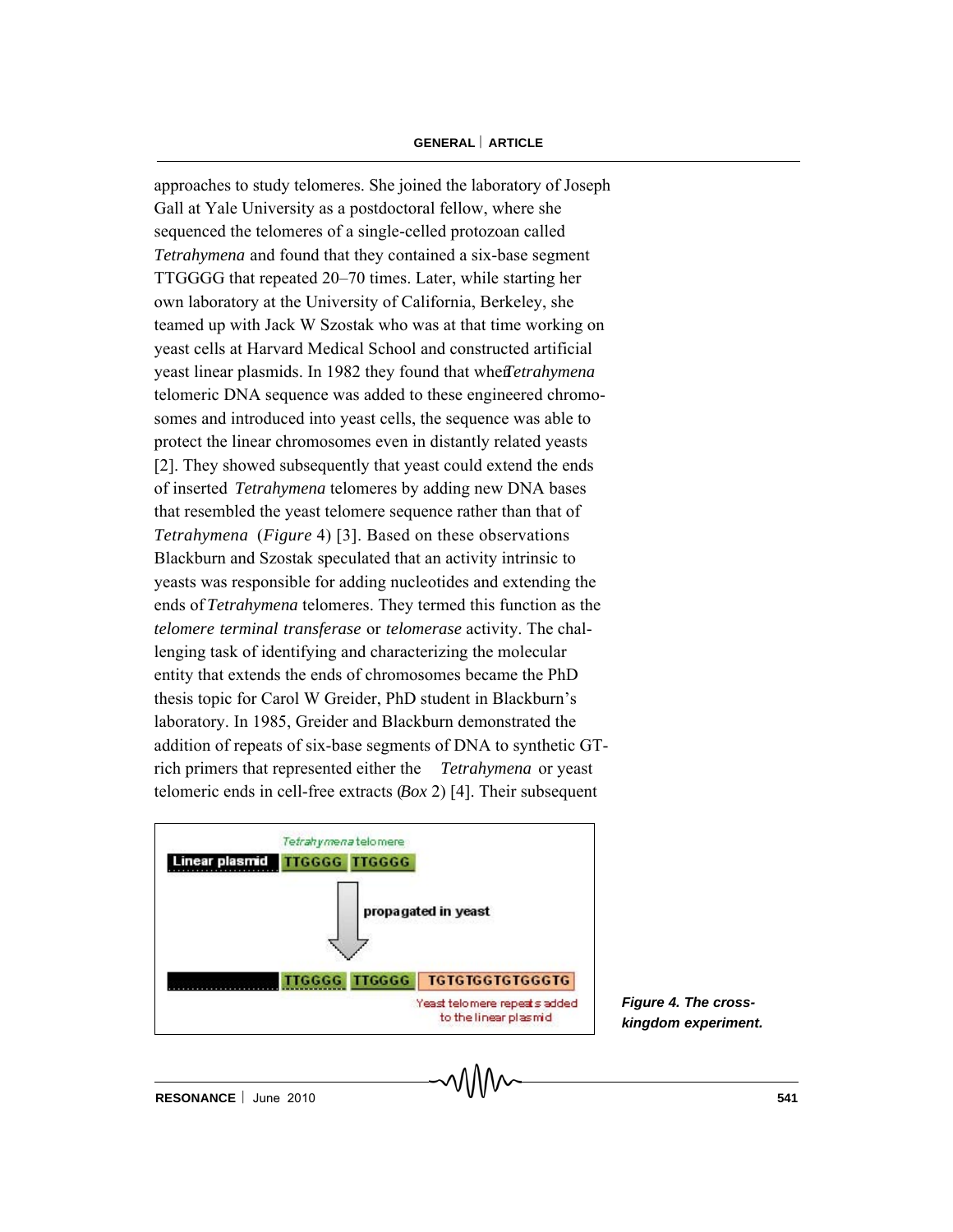

In 1985, Greider and Blackburn identified a telomere terminal transferase activity in *Tetrahymena* cell-free extracts that could add 6 base repeats onto a synthetic telomere primer under *in vitro* conditions [1]. They developed an assay in which they added a synthetic telomere primer (TTGGGG) <sub>4</sub> to *Tetrahymena* cell-free extract along with  $\alpha$ -<sup>32</sup>P-dNTPs and unlabelled dNTPs. After incubation for 90 minutes at 30°C, the reaction mixtures were phenol extracted, ethanol precipitated, run on a 6% polyacrylamide, 7M urea sequencing gel and analyzed by autoradiography. They observed a 6 base pair repeating pattern which confirmed the addition of 6 base pair repeats by the then so-called '*telomere terminal transferase*' activity, or *telomerase* activity. This represented the first of the many such 6 base pair ladder pictures developed since then demonstrating telomerase activity. Assaying for telomerase enzymatic activity was later improvised by various groups, most notable being TRAP (Telomeric Repeat Amplification Protocol) assay [5] as shown in the figure. In this modified assay, the TS primer acts as a substrate for telomerase-mediated addition of TTAGGG repeats. Together, the TS and CX primers amplify the extended products in a PCR reaction, and the products are then fractionated on a polyacrylamide gel.

> studies showed that the *telomerase* is a ribonucleoprotein and utilizes a telomeric sequence present within its RNA component as the template for adding the necessary bases to the ends of the telomeres [5, 6].

# **Telomeres and Telomerase**

Telomeres are nucleoprotein structures found at the ends of linear chromosomes (*Figure* 5) which play an important role in chromo-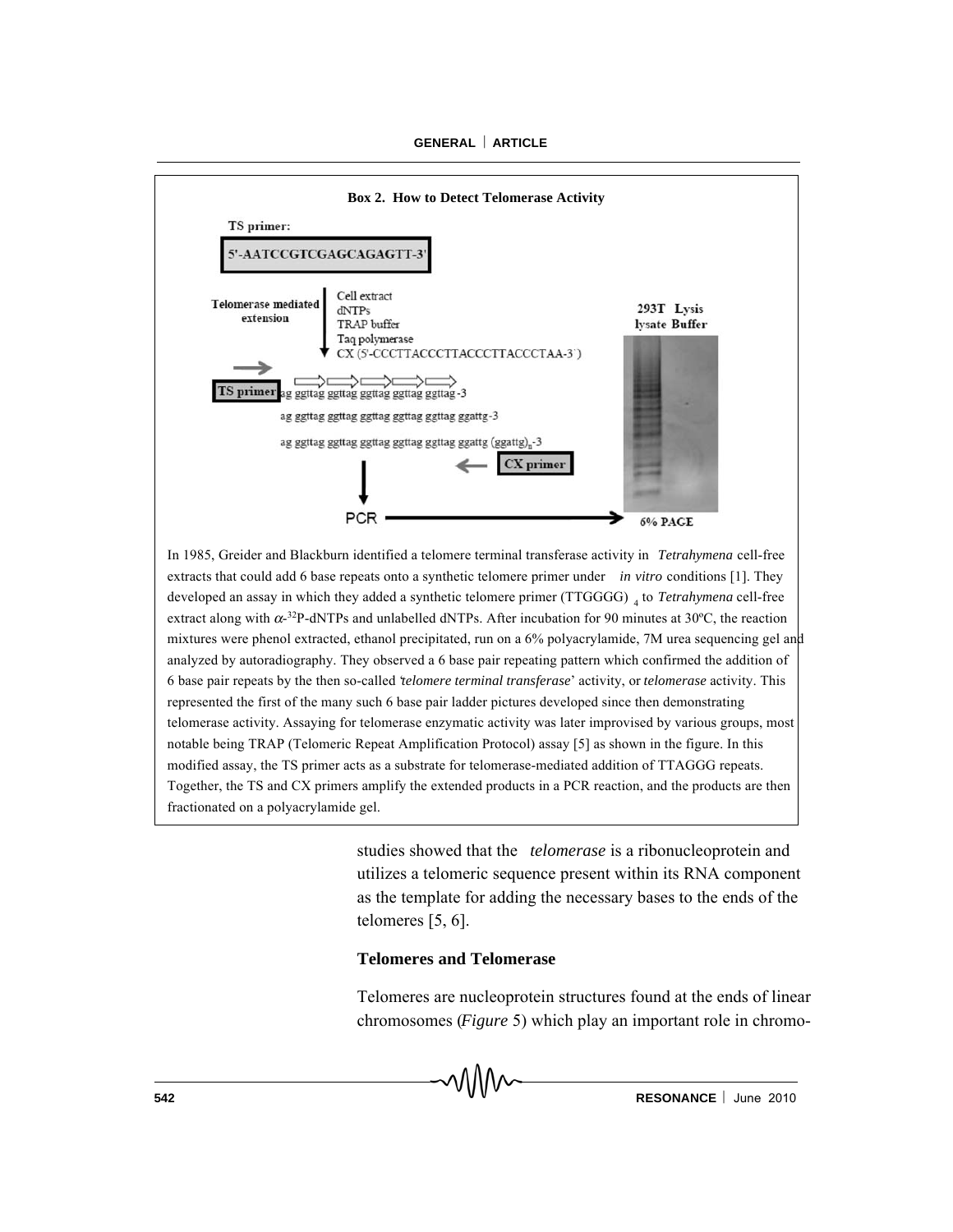some structure and function. In most of the eukaryotic cells, telomeric DNA consists of G-rich, tandem repeating sequences running from 5' to 3' direction. For e.g., the *Tetrahymena* telomeric DNA contains repeats of TTGGGG, the yeast contains  $TG_{(1-3)}$  and mouse and human telomeres contain repeats of TTAGGG. The length of telomeres is highly variable across species with some ciliates having 50 bases long telomeres while mice have unusually long hundreds of kilobases (kb) of telomeres. The length of telomeres can vary from tissue to tissue, and even within a single

cell each chromosome might have telomeres of different sizes. In humans, the telomeres are comprised of several TTAGGG repeats *protective ends of chromo*covering 5–20 kb in size. Generally the vertebrate telomeres end with a 3' single-stranded stretch, few hundred nucleotides long. This single-stranded 3 ' overhang folds back onto the doublestranded DNA to form a larger T-loop with lariat structure, thus protecting the chromosomal ends. This 3 overhang anneals within the double-stranded DNA by displacing one strand and forms a smaller D-loop (*Figure* 6). Various telomere-associated proteins interact with both the single and double stranded regions of the telomeres and their interplay has an important role in maintaining the telomere structure and function (*Table* 1).

Telomerase is an RNA-dependent DNA polymerase that adds

telomeric repeat units to the ends of linear chromosomes to elongate it. It is made up of essentially two components: one is the RNA component termed hTR (human Telomerase RNA), which serves as a template for telomeric DNA synthesis, and the other is the catalytic subunit termed hTERT (human Telomerase Reverse Transcriptase) which has a reverse transcriptase activity (synthesizing RNA from DNA is called transcription, whereas synthesizing DNA using RNA as template is called *reverse* transcription). While hTR is found ubiquitously in all tissues, the expression of hTERT



*Figure 5. Telomeres: the somes.*

#### *Figure 6.*

*Structure of telomeric end along with associated telomere-binding proteins.*

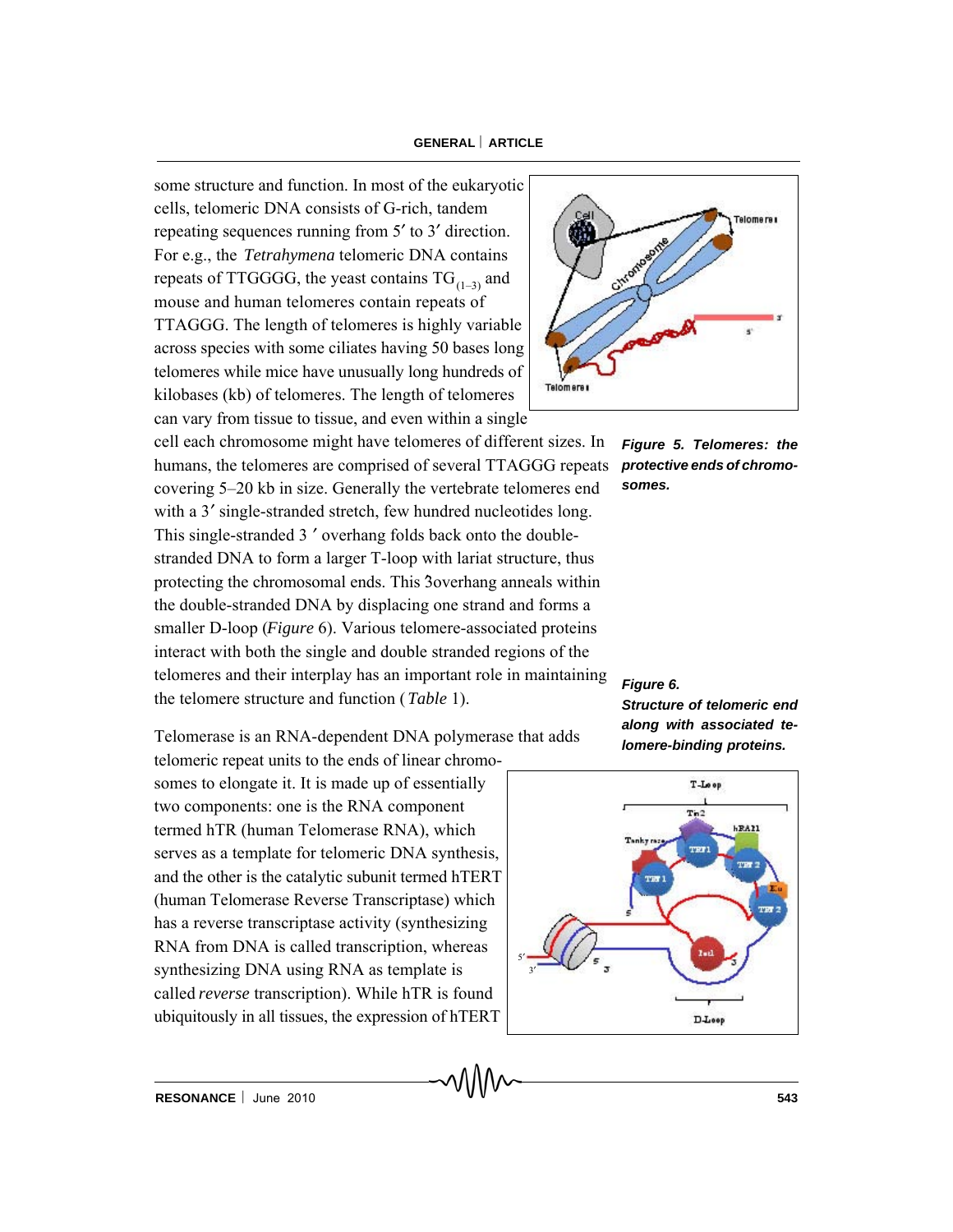| <b>Protein name</b>                 | <b>Function</b>                                              |
|-------------------------------------|--------------------------------------------------------------|
| TRF1                                |                                                              |
| Telomere repeat binding factors     | Negative regulator of telomeric length, telomerase repressor |
| TRF <sub>2</sub>                    |                                                              |
| Telomere repeat binding factors     | Negative regulator of telomeric length, telomerase repressor |
| Pot1                                |                                                              |
| Protection of telomeres 1           | Transfer TL information ss- to ds-DNA                        |
| <b>Tankyrase1</b>                   |                                                              |
| TRF1-interacting ankyrin-related    |                                                              |
| ADP-ribose polymerases 1            | TRF1 down-regulation                                         |
| Tin2                                |                                                              |
| TRF1 interacting nuclear protein 2  | Control PARP activity tankyrase                              |
| PinX1                               |                                                              |
| PIN2-interacting protein 1          | Inhibition of telomerase activity                            |
| hRap1                               |                                                              |
| Human repressor activator protein 1 | Negative regulator TL (exact function unknown).              |
|                                     | Component of the DNA repair response system                  |
| Pot1                                |                                                              |
| Protection of telomeres protein 1   | Binds to single strand of telomeric DNA, involved in         |
|                                     | telomere-length maintenance and telomere protection          |

**GENERAL ARTICLE**

*Table 1.*

*Telomere-associated proteins and their functions.*

is restricted to germ-line cells and cancer cells. It took almost a decade after the demonstration of telomerase function for the protein responsible for this activity to be identified. The catalytic subunit of telomerase was initially purified from *Euplotes,* a ciliated protozoan*,* by Thomas R Cech's group. Sequence analysis showed that it contained a reverse transcriptase (RT) motif and was homologous to a protein identified by Vicki Lundblad's group in a genetic screen in yeast that was required for yeast telomere maintenance. Thereafter, based on the conserved sequence in the RT-domain, the cDNA encoding the human homologue of the catalytic subunit of telomerase (hTERT) was identified almost simultaneously by the groups of Thomas R Cech and Robert A Weinberg.

The catalytic subunit of telomerase protein is shaped similar to a hand and its 'fingers' and the 'thumb' pull the hTR and telomeric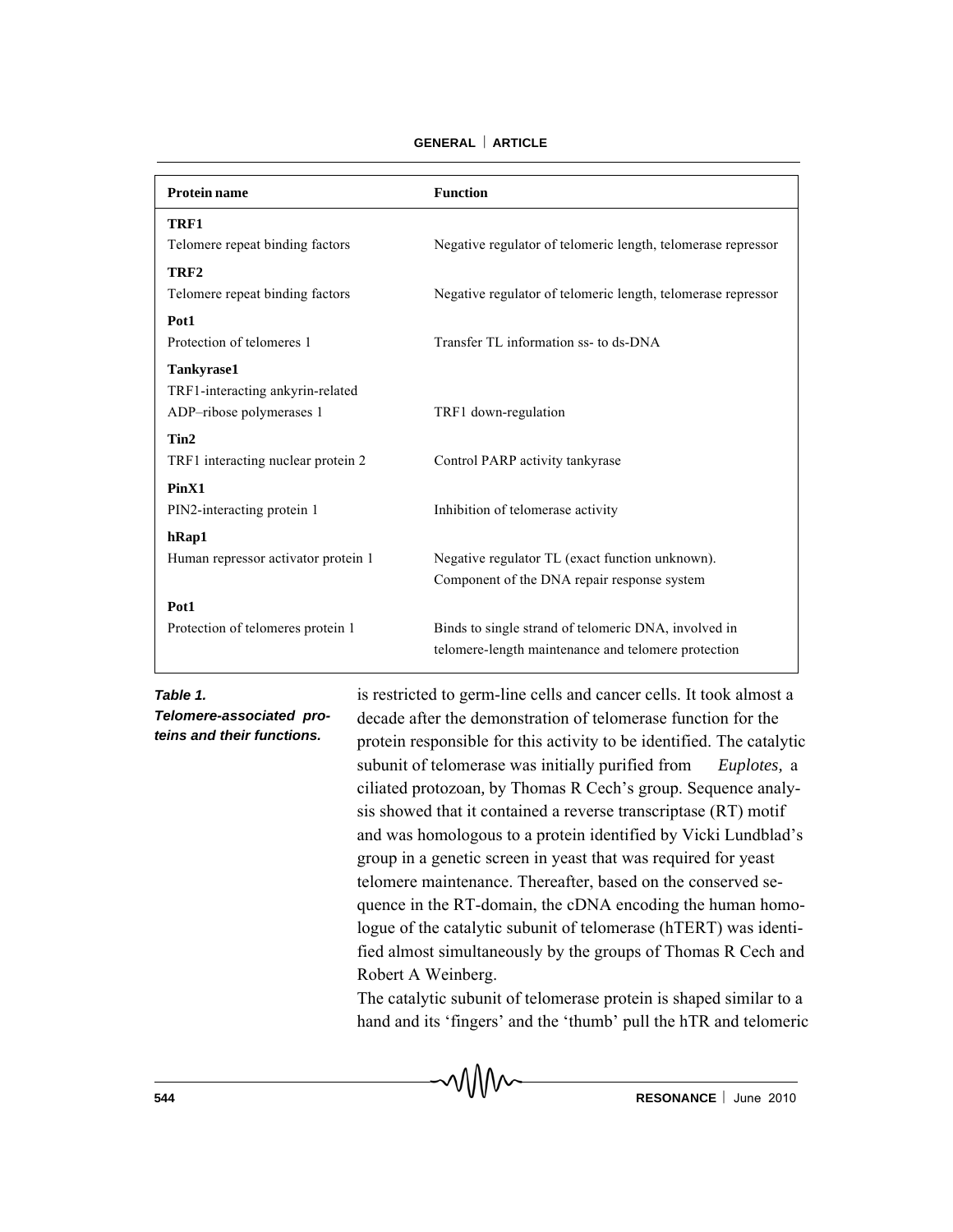The catalytic subunit of telomerase protein is shaped similar to a hand and its 'fingers' and the 'thumb' pull the hTR and telomeric DNA into the active site (the 'palm'). Telomerase elongates the G-rich 3' overhang at the end of telomeres by a reiterative reverse transcription mechanism. Elongation process starts with telomerase recognizing the 3' over-

hang of the telomere. Then the hTR template base-pairs with the telomeric repeat sequence to initiate elongation of the 3' DNA end. The RNA template has nucleotides that match the TT AGGG repeat sequence such that only one repeat of the sequence can be added in a single elongation *(Figure* 7). Telomerase continues to synthesize telomeric repeats on the same DNA strand by unwinding the DNA-RNA hybrid, holding the DNA end while the RNA slides down 6 bases and allows the next alignment and basepairing. Telomerase continues elongation of the telomere sequence adding DNA in 6-base units. This 6-base-pair addition by telomerase is utilized for detecting its activity in a ladder pattern by TRAP assay (Telomeric Repeat Amplification Protocol assay) *(Box* 2) [7]. Studies using this sensitive assay have shown that telomerase activity is restricted to cancer cells, adult germ-line cells and embryonic stem cells, while it is undetected in normal human somatic cells.

# Senescence, Aging and Cancer

Since most somatic cells do not show detectable levels of telomerase activity, they conform to the Hayflick limit and undergo

senescence after a limited number of divisions *in vitro.* Senescent cells are characterized by a large, flat morphology, a high frequency of nuclear abnormalities and a positive staining  $\beta$ -galactosidase activity at pH 6.0. The telomere erosion hypothesis predicted that with successive cell divisions, the telomeres get shortened and critically short telomeres lead to senescence *(Figure* 8). This hypothesis gained popularity when experiments demonstrated that cells of increased passage numbers had shorter



Figure 7. Addition of nucleotides at telomeres by telomerase.

Figure 8. Relation between telomere length, telomerase and cell division.



 $\sim$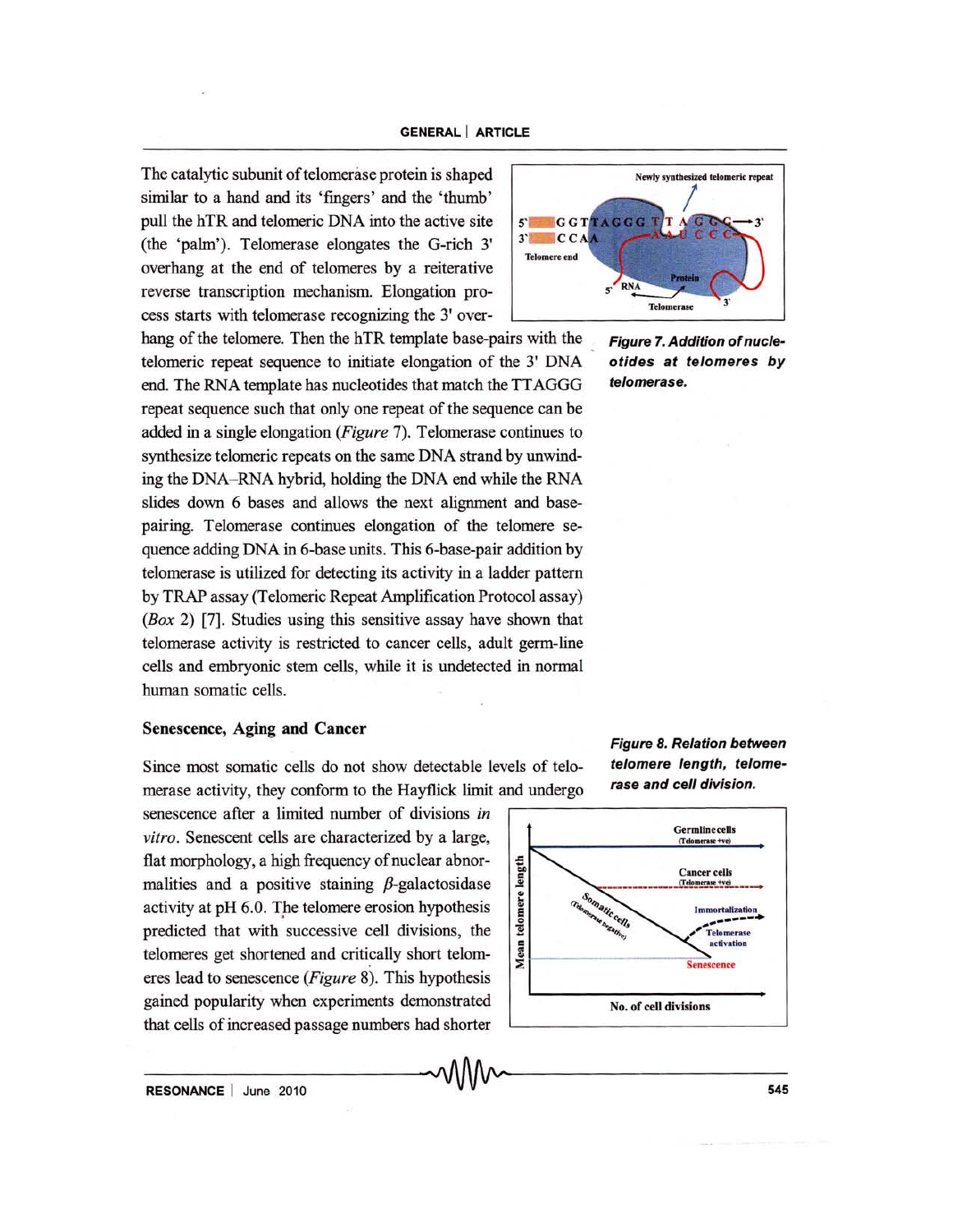Cells from older donors had shorter telomere length and became senescent after fewer population doublings in culture compared to younger donors, suggesting that senescence at the cellular level could be correlated with organismal aging.

In contrast to normal somatic cells, germ cells, some adult stem cells and most cancer cells show high levels of telomerase activity, emphasizing the requirement of telomere stabilization for their prolonged proliferation.

fewer population doublings in culture compared to younger donors, suggesting that senescence at the cellular level could be correlated with organismal aging. Indeed age-related diseases and premature ageing syndromes are characterized by short telomeres. If telomere shortening is the key determinant of cellular life span, then preventing this shortening should lead to immortality. Experiments in the early 90's demonstrated that re-constitution of telomerase activity in somatic cells such as human diploid fibroblasts extended and maintained their telomere length and rendered them immortal, i.e., grow beyond the Hayflick limit of 60–80 population doubling (*Figure* 8). More recently, over-expression of telomerase was shown to increase the longevity of *C. elegans*. Together, these experiments demonstrate a crucial role for telomere maintenance in cellular and organismal lifespan.

In contrast to normal somatic cells, germ cells, some adult stem cells and most cancer cells show high levels of telomerase activity, emphasizing the requirement of telomere stabilization for their prolonged proliferation. For decades scientists had failed to transform normal human cells into cancerous cells *in vitro*. With the discovery of telomerase, introduction of a combination of genetic elements along with hTERT sufficed to convert normal human cells into cancerous cells [8]. On the other hand, inhibition of telomerase in human cancer cells halts their growth, induces apoptosis and disrupts their ability to form tumors, clearly demonstrating that telomerase activation is an essential component of carcinogenesis. In addition to its role in extending and maintaining telomeres, several non-telomeric functions of telomerase that contribute to carcinogenesis have been demonstrated in recent years. All these observations have made telomerase a very attractive target for cancer therapeutics.

Taken together, these observations reveal that telomere length and telomerase activity are important factors in the pathobiology of several human diseases. Thus, the early discoveries of telomeres and telomerase structure and function by Greider, Blackburn and Szostak have unveiled a path to understanding the molecular bases underlying stem cell biology, ageing, cancer and